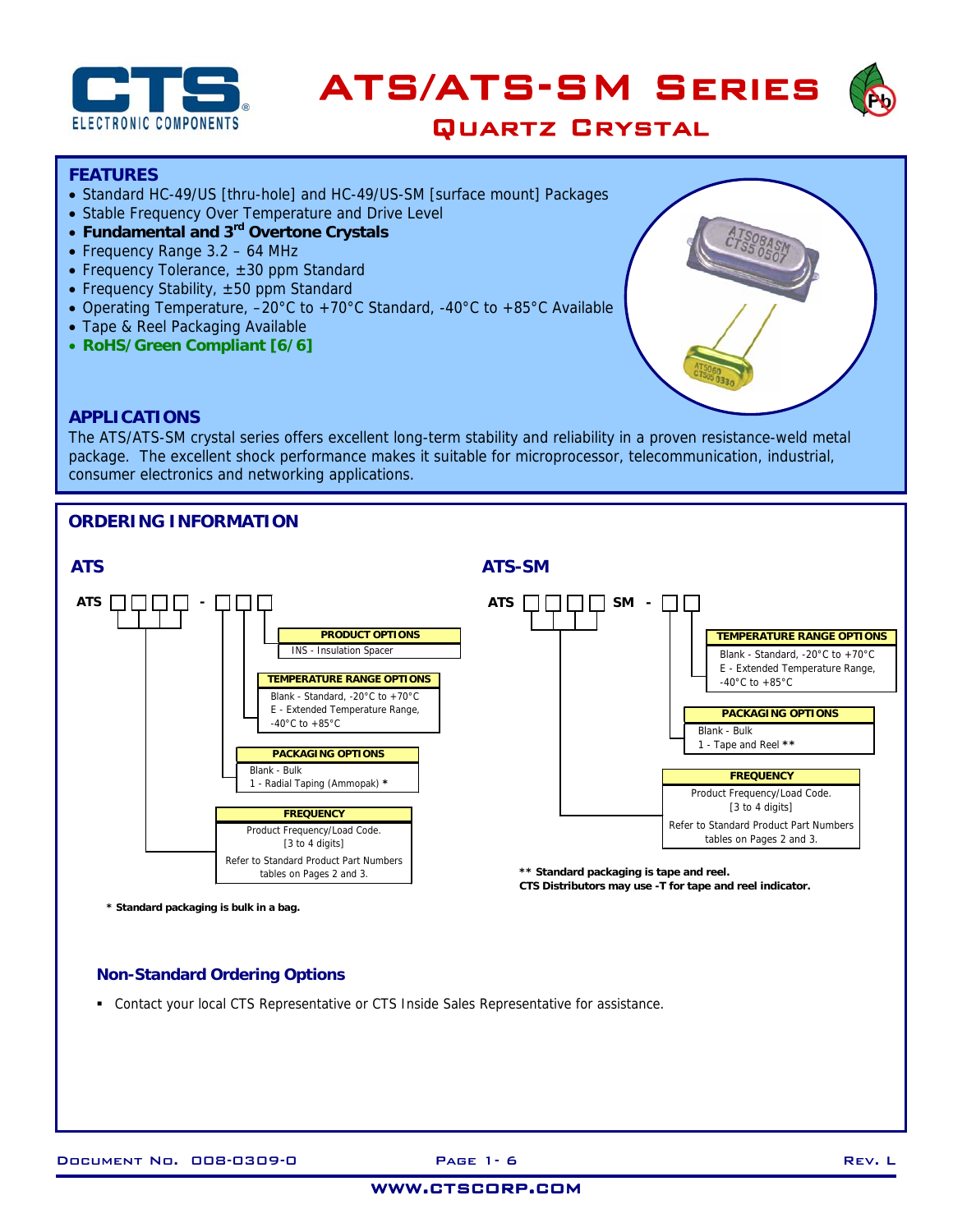

# ATS/ATS-SM Series Low Cost Quartz Crystal

#### **STANDARD PRODUCT PART NUMBERS - ATS**

Part numbers in **BOLD** are common stock items through CTS authorized distributors. Non-bold part numbers may be stocked or are available for order.

|                  |                          |                  |                    |                  |                  |                |                    | rarruumers in <b>DOLD</b> are common stock hems uirough CTJ authorized uistinuutors. Non-Dold part humbers may be stocked or are available for order. |                              |
|------------------|--------------------------|------------------|--------------------|------------------|------------------|----------------|--------------------|-------------------------------------------------------------------------------------------------------------------------------------------------------|------------------------------|
| <b>FREQUENCY</b> | <b>PART</b>              | <b>PART</b>      | <b>LOAD</b>        | <b>OPERATING</b> | <b>FREQUENCY</b> | <b>PART</b>    | <b>PART</b>        | <b>LOAD</b>                                                                                                                                           | <b>OPERATING</b>             |
| (MHz)            | <b>NUMBER</b>            | <b>NUMBER</b>    | <b>CAPACITANCE</b> | <b>MODE</b>      | (MHz)            | <b>NUMBER</b>  | <b>NUMBER</b>      | <b>CAPACITANCE</b>                                                                                                                                    | <b>MODE</b>                  |
|                  | $-20/70$ °C              | $-40/85$ °C      |                    |                  |                  | $-20/70$ °C    | $-40/85^{\circ}$ C |                                                                                                                                                       |                              |
| 3.579545         | ATS036B                  | ATS036B-E        | Series             | Fundamental      | 12.352000        | <b>ATS126</b>  | ATS126-E           | Series                                                                                                                                                | Fundamental                  |
| 3.579545         | <b>ATS036</b>            | ATS036-E         | 18 pF              | Fundamental      | 12.352000        | ATS127         | <b>ATS127-E</b>    | 20 pF                                                                                                                                                 | Fundamental                  |
| 3.686400         | ATS037A                  | ATS037A-E        | <b>Series</b>      | Fundamental      | 13.500000        | <b>ATS135</b>  | <b>ATS135-E</b>    | 20 pF                                                                                                                                                 | Fundamental                  |
| 3.686400         | <b>ATS037</b>            | <b>ATS037-E</b>  | 20 pF              | Fundamental      | 14.318180        | <b>ATS143</b>  | ATS143-E           | Series                                                                                                                                                | Fundamental                  |
| 3.686400         | ATS037B                  | ATS037B-E        | 18 pF              | Fundamental      | 14.318180        | ATS14A         | ATS14A-E           | 20 pF                                                                                                                                                 | Fundamental                  |
| 4.000000         | ATS04A                   | ATS04A-E         | Series             | Fundamental      | 14.318180        | <b>ATS143B</b> | <b>ATS143B-E</b>   | 18 pF                                                                                                                                                 | Fundamental                  |
| 4.000000         | <b>ATS040</b>            | <b>ATS040-E</b>  | 20 pF              | Fundamental      | 14.745600        | <b>ATS147</b>  | <b>ATS147-E</b>    | <b>Series</b>                                                                                                                                         | Fundamental                  |
| 4.000000         | ATS040B                  | ATS040B-E        | 18 pF              | Fundamental      | 14.745600        | <b>ATS147A</b> | <b>ATS147A-E</b>   | 20 pF                                                                                                                                                 | Fundamental                  |
| 4.096000         | ATS042A                  | ATS042A-E        | 20 pF              | Fundamental      | 14.745600        | <b>ATS147B</b> | <b>ATS147B-E</b>   | 18pF                                                                                                                                                  | Fundamental                  |
| 4.096000         | ATS042B                  | <b>ATS042B-E</b> | 18pF               | Fundamental      | 15.000000        | ATS150         | ATS150-E           | Series                                                                                                                                                | Fundamental                  |
| 4.194304         | ATS041C                  | ATS041C-E        | 12 pF              | Fundamental      | 15.360000        | ATS15A         | ATS15A-E           | 20 pF                                                                                                                                                 | Fundamental                  |
| 4.915200         | ATS049A                  | ATS049A-E        | Series             | Fundamental      | 16.000000        | <b>ATS160</b>  | ATS160-E           | Series                                                                                                                                                | Fundamental                  |
| 4.915200         | <b>ATS042</b>            | <b>ATS042-E</b>  | 20 pF              | Fundamental      | 16.000000        | ATS16A         | ATS16A-E           | 20 pF                                                                                                                                                 | Fundamental                  |
| 4.915200         | <b>ATS049B</b>           | ATS049B-E        | 18pF               | Fundamental      | 16.000000        | ATS16B         | ATS16B-E           | 18 pF                                                                                                                                                 | Fundamental                  |
|                  |                          |                  | Series             |                  |                  |                |                    | 18pF                                                                                                                                                  |                              |
| 5.000000         | ATS050C                  | ATS050C-E        |                    | Fundamental      | 16.384000        | <b>ATS164B</b> | <b>ATS164B-E</b>   |                                                                                                                                                       | Fundamental                  |
| 5.000000         | ATS050A                  | ATS050A-E        | 20 pF              | Fundamental      | 16.934400        | ATS169         | ATS169-E           | 20 pF                                                                                                                                                 | Fundamental                  |
| 5.000000         | ATS050B                  | ATS050B-E        | 18 pF              | Fundamental      | 18.000000        | ATS180A        | ATS180A-E          | 20 pF                                                                                                                                                 | Fundamental                  |
| 5.068800         | <b>ATS051</b>            | <b>ATS051-E</b>  | Series             | Fundamental      | 18.432000        | ATS184         | ATS184-E           | Series                                                                                                                                                | Fundamental                  |
| 5.068800         | <b>ATS050</b>            | <b>ATS050-E</b>  | 20 pF              | Fundamental      | 18.432000        | ATS18A         | ATS18A-E           | 20 pF                                                                                                                                                 | Fundamental                  |
| 6.000000         | ATS060A                  | ATS060A-E        | Series             | Fundamental      | 18.432000        | ATS184B        | ATS184B-E          | 18 pF                                                                                                                                                 | Fundamental                  |
| 6.000000         | <b>ATS060</b>            | ATS060-E         | 20 pF              | Fundamental      | 19.660800        | <b>ATS196</b>  | <b>ATS196-E</b>    | <b>Series</b>                                                                                                                                         | Fundamental                  |
| 6.000000         | ATS060B                  | <b>ATS060B-E</b> | 18pF               | Fundamental      | 19.660800        | ATS19A         | ATS19A-E           | 20 pF                                                                                                                                                 | Fundamental                  |
| 6.000000         | ATS060C                  | ATS060C-E        | 32 pF              | Fundamental      | 19.660800        | <b>ATS196B</b> | <b>ATS196B-E</b>   | 18pF                                                                                                                                                  | Fundamental                  |
| 6.144000         | <b>ATS061</b>            | <b>ATS061-E</b>  | 20 pF              | Fundamental      | 20.000000        | <b>ATS200</b>  | ATS200-E           | Series                                                                                                                                                | Fundamental                  |
| 6.144000         | <b>ATS061B</b>           | <b>ATS061B-E</b> | 18 pF              | Fundamental      | 20.000000        | ATS20A         | ATS20A-E           | 20 pF                                                                                                                                                 | Fundamental                  |
| 6.144000         | <b>ATS061C</b>           | <b>ATS061C-E</b> | 32 pF              | Fundamental      | 20.000000        | <b>ATS200C</b> | <b>ATS200C-E</b>   | 18 pF                                                                                                                                                 | Fundamental                  |
| 7.372800         | ATS073A                  | ATS073A-E        | Series             | Fundamental      | 20.000000        | ATS20B         | ATS20B-E           | 50 pF                                                                                                                                                 | Fundamental                  |
| 7.372800         | ATS073                   | ATS073-E         | 20 pF              | Fundamental      | 20.480000        | <b>ATS204</b>  | <b>ATS204-E</b>    | 20 pF                                                                                                                                                 | Fundamental                  |
| 7.372800         | ATS073B                  | ATS073B-E        | 18 pF              | Fundamental      | 22.118400        | ATS22A         | ATS22A-E           | 20 pF                                                                                                                                                 | Fundamental                  |
| 7.500000         | <b>ATS075</b>            | <b>ATS075-E</b>  | <b>Series</b>      | Fundamental      | 22.118400        | <b>ATS221B</b> | ATS221B-E          | 18pF                                                                                                                                                  | Fundamental                  |
| 7.500000         | ATS075A                  | ATS075A-E        | 20 pF              | Fundamental      | 24.000000        | <b>ATS240</b>  | <b>ATS240-E</b>    | Series                                                                                                                                                | Fundamental                  |
| 7.500000         | <b>ATS075B</b>           | <b>ATS075B-E</b> | 18 pF              | Fundamental      | 24.000000        | ATS24A         | ATS24A-E           | 20 pF                                                                                                                                                 | Fundamental                  |
| 8.000000         | ATS080                   | <b>ATS080-E</b>  | Series             | Fundamental      | 24.000000        | <b>ATS240B</b> | ATS240B-E          | 18 pF                                                                                                                                                 | Fundamental                  |
| 8.000000         | ATS08A                   | ATS08A-E         | 20 pF              | Fundamental      | 24.000000        | <b>ATS240C</b> | <b>ATS240C-E</b>   | 12pF                                                                                                                                                  | Fundamental                  |
| 8.000000         | <b>ATS080B</b>           | <b>ATS080B-E</b> | 18 pF              | Fundamental      | 24.576000        | <b>ATS245</b>  | ATS245-E           | Series                                                                                                                                                | Fundamental                  |
| 8.000000         | ATS080C                  | ATS080C-E        | 32 pF              | Fundamental      | 24.576000        | ATS24B         | ATS24B-E           | 20 pF                                                                                                                                                 | Fundamental                  |
| 8.192000         | ATS081B                  | ATS081B-E        | 18pF               | Fundamental      | 24.576000        | <b>ATS245A</b> | <b>ATS245A-E</b>   | 18 pF                                                                                                                                                 | Fundamental                  |
| 9.830400         | ATS099                   | <b>ATS099-E</b>  | Series             | Fundamental      | 25.000000        | <b>ATS250</b>  | <b>ATS250-E</b>    | Series                                                                                                                                                | Fundamental                  |
| 9.830400         | <b>ATS098</b>            | ATS098-E         | 20 pF              | Fundamental      | 25.000000        | ATS25A         | ATS25A-E           | 20 pF                                                                                                                                                 | Fundamental                  |
| 9.830400         | <b>ATS098B</b>           | <b>ATS098B-E</b> | 18 pF              | Fundamental      | 25.000000        | <b>ATS250B</b> | <b>ATS250B-E</b>   | 18 pF                                                                                                                                                 | Fundamental                  |
| 10.000000        | <b>ATS100</b>            | <b>ATS100-E</b>  | Series             | Fundamental      | 27.000000        | ATS270A        | ATS270A-E          | 20 pF                                                                                                                                                 | Fundamental                  |
| 10.000000        | ATS10A                   | ATS10A-E         | $20$ pF            | Fundamental      | 27.000000        | ATS270B        | ATS270B-E          | 18 pF                                                                                                                                                 | Fundamental                  |
| 10.000000        | <b>ATS100B</b>           | <b>ATS100B-E</b> | 18pF               | Fundamental      | 32.000000        | <b>ATS320</b>  | <b>ATS320-E</b>    | <b>Series</b>                                                                                                                                         | 3rd Overtone                 |
| 11.059200        | <b>ATS111A</b>           | ATS111A-E        | Series             | Fundamental      | 32.000000        | ATS32A         | ATS32A-E           | 20 pF                                                                                                                                                 | 3rd Overtone                 |
| 11.059200        | <b>ATS111</b>            | ATS111-E         | 20pF               | Fundamental      | 32.000000        | <b>ATS320B</b> | <b>ATS320B-E</b>   | 18pF                                                                                                                                                  | 3rd Overtone                 |
| 11.059200        | <b>ATS111B</b>           | <b>ATS111B-E</b> | 18pF               | Fundamental      | 40.000000        | ATS400         | ATS400-E           | Series                                                                                                                                                | 3rd Overtone                 |
| 11.059200        | <b>ATS111C</b>           | <b>ATS111C-E</b> | 32 pF              | Fundamental      | 40.000000        | ATS40A         | ATS40A-E           | 20 pF                                                                                                                                                 | 3rd Overtone                 |
| 12.000000        | <b>ATS120</b>            | <b>ATS120-E</b>  | <b>Series</b>      | Fundamental      | 40.000000        | ATS400B        | ATS400B-E          | 18 pF                                                                                                                                                 |                              |
| 12.000000        |                          | ATS12A-E         | 20 pF              | Fundamental      | 48.000000        | <b>ATS480A</b> | ATS480A-E          |                                                                                                                                                       | 3rd Overtone<br>3rd Overtone |
| 12.000000        | ATS12A<br><b>ATS120B</b> | <b>ATS120B-E</b> | 18 pF              | Fundamental      | 48.000000        |                | ATS480B-E          | 20 pF<br>18pF                                                                                                                                         | 3rd Overtone                 |
|                  |                          |                  |                    |                  | 60.000000        | <b>ATS480B</b> |                    | 20 pF                                                                                                                                                 |                              |
| 12.000000        | <b>ATS120C</b>           | <b>ATS120C-E</b> | 32 pF              | Fundamental      | 60.000000        | <b>ATS600A</b> | ATS600A-E          |                                                                                                                                                       | 3rd Overtone                 |
| 12.288000        | ATS125                   | ATS125-E         | Series             | Fundamental      |                  | <b>ATS600B</b> | ATS600B-E          | 18 pF                                                                                                                                                 | 3rd Overtone                 |
| 12.288000        | <b>ATS122</b>            | ATS122-E         | 20 pF              | Fundamental      | 64.000000        | <b>ATS640A</b> | ATS640A-E          | 20 pF                                                                                                                                                 | 3rd Overtone                 |
| 12.288000        | ATS122B                  | <b>ATS122B-E</b> | 18 pF              | Fundamental      | 64.000000        | ATS640B        | ATS640B-E          | 18pF                                                                                                                                                  | 3rd Overtone                 |
| 12.296000        | <b>ATS124</b>            | <b>ATS124-E</b>  | <b>Series</b>      | Fundamental      |                  |                |                    |                                                                                                                                                       |                              |
| 12.296000        | <b>ATS123</b>            | <b>ATS123-E</b>  | 20 pF              | Fundamental      |                  |                |                    |                                                                                                                                                       |                              |
| 12.296000        | <b>ATS123B</b>           | <b>ATS123B-E</b> | 18 pF              | Fundamental      |                  |                |                    |                                                                                                                                                       |                              |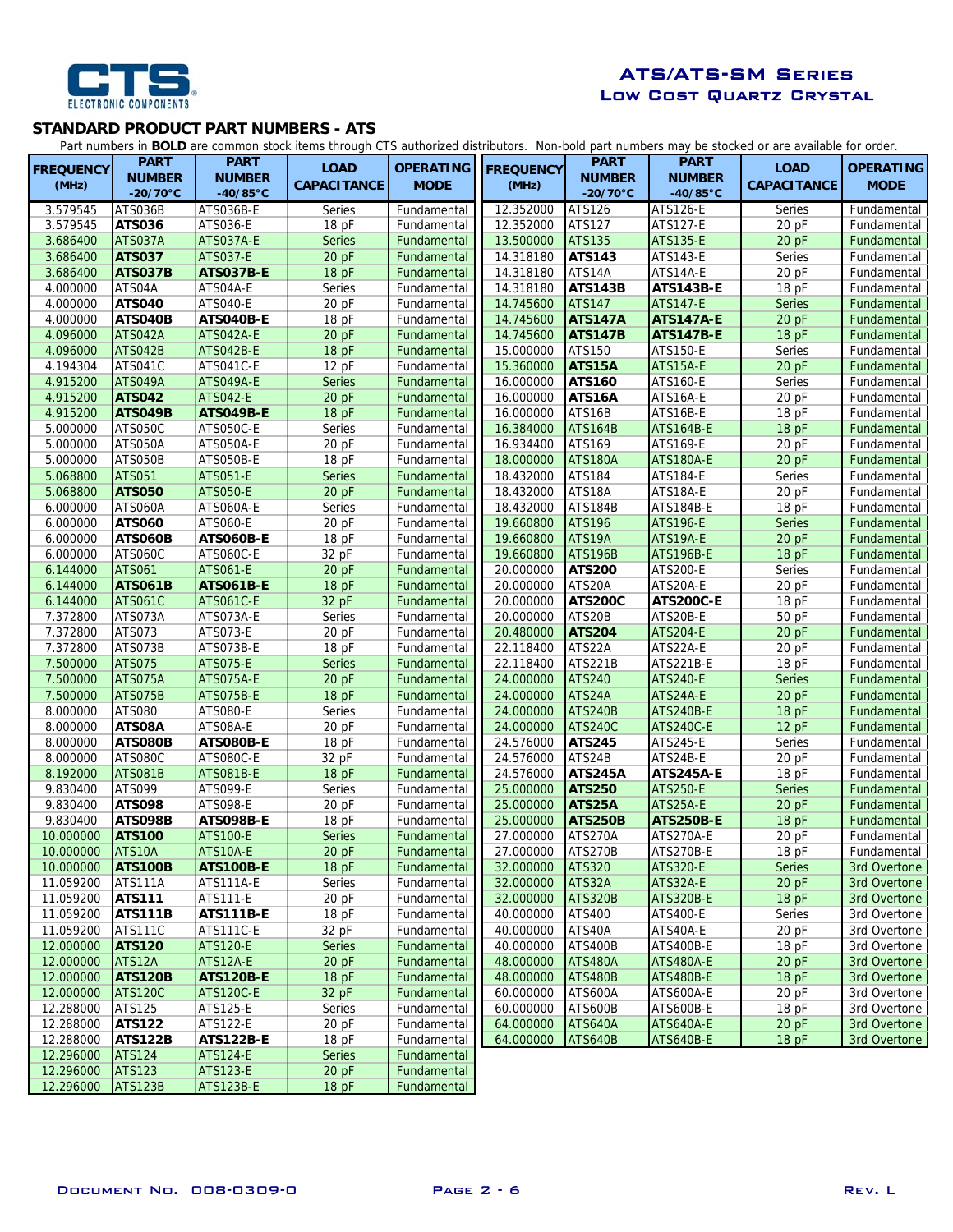

# ATS/ATS-SM Series Low Cost Quartz Crystal

## **STANDARD PRODUCT PART NUMBERS - ATS-SM**

Part numbers in **BOLD** are common stock items through CTS authorized distributors. Non-bold part numbers may be stocked or are available for order.

| <b>FREQUENCY</b>       | <b>PART</b>                      | <b>PART</b>                 | <b>LOAD</b>        | <b>OPERATING</b>           | <b>FREQUENCY</b>       | <b>PART</b>                | <b>PART</b>                  | <b>LOAD</b>        | <b>OPERATING</b>             |
|------------------------|----------------------------------|-----------------------------|--------------------|----------------------------|------------------------|----------------------------|------------------------------|--------------------|------------------------------|
| (MHz)                  | <b>NUMBER</b>                    | <b>NUMBER</b>               | <b>CAPACITANCE</b> | <b>MODE</b>                | (MHz)                  | <b>NUMBER</b>              | <b>NUMBER</b>                | <b>CAPACITANCE</b> | <b>MODE</b>                  |
|                        | $-20/70^{\circ}$ C               | $-40/85$ °C                 |                    |                            |                        | $-20/70$ °C                | $-40/85^{\circ}$ C           |                    |                              |
| 3.579545               | ATS036BSM-1                      | ATS036BSM-1E                | Series             | Fundamental                | 14.318180              | <b>ATS143SM-1</b>          | ATS143SM-1E                  | Series             | Fundamental                  |
| 3.579545               | ATS036SM-1                       | ATS036SM-1E                 | 18pF               | Fundamental                | 14.318180              | ATS14ASM-1                 | ATS14ASM-1E                  | $20$ pF            | Fundamental                  |
| 3.686400               | ATS037ASM-1                      | ATS037ASM-1E                | <b>Series</b>      | Fundamental                | 14.318180              | ATS143BSM-1                | ATS143BSM-1E                 | 18pF               | Fundamental                  |
| 3.686400               | <b>ATS037SM-1</b>                | ATS037SM-1E                 | 20 pF              | Fundamental                | 14.745600              | ATS147SM-1                 | <b>ATS147SM-1E</b>           | <b>Series</b>      | Fundamental                  |
| 3.686400               | <b>ATS037BSM-1</b>               | ATS037BSM-1E                | 18pF               | Fundamental                | 14.745600              | <b>ATS147ASM-1</b>         | ATS147ASM-1E                 | 20 pF              | Fundamental                  |
| 4.000000               | ATS04ASM-1                       | ATS04ASM-1E                 | Series             | Fundamental                | 14.745600              | <b>ATS147BSM-1</b>         | ATS147BSM-1E                 | 18pF               | Fundamental                  |
| 4.000000               | ATS040SM-1                       | ATS040SM-1E                 | 20 pF              | Fundamental                | 15.000000              | ATS150SM-1                 | ATS150SM-1E                  | Series             | Fundamental                  |
| 4.000000               | ATS040BSM-1                      | ATS040BSM-1E                | 18pF               | Fundamental                | 15.000000              | ATS150BSM-1                | ATS150BSM-1E                 | 18 pF              | Fundamental                  |
| 4.096000               | ATS042ASM-1                      | ATS042ASM-1E                | 20 pF              | Fundamental                | 15.360000              | ATS15ASM-1                 | ATS15ASM-1E                  | $20$ pF            | Fundamental                  |
| 4.096000               | ATS042BSM-1                      | ATS042BSM-1E                | 18pF               | Fundamental                | 16.000000              | ATS160SM-1                 | ATS160SM-1E                  | Series             | Fundamental                  |
| 4.194304               | ATS041BSM-1                      | ATS041BSM-1E                | 18pF               | Fundamental                | 16.000000              | ATS16ASM-1                 | ATS16ASM-1E                  | 20 pF              | Fundamental                  |
| 4.194304               | ATS041CSM-1                      | ATS041CSM-1E                | 12pF               | Fundamental                | 16.000000              | ATS16BSM-1                 | ATS16BSM-1E                  | 18pF               | Fundamental                  |
| 4.915200               | ATS049ASM-1                      | ATS049ASM-1E                | <b>Series</b>      | Fundamental                | 16.384000              | ATS164BSM-1                | ATS164BSM-1E                 | 18pF               | Fundamental                  |
| 4.915200               | <b>ATS042SM-1</b>                | ATS042SM-1E                 | 20 pF              | Fundamental                | 16.934400              | ATS169SM-1                 | ATS169SM-1E                  | 20 pF              | Fundamental                  |
| 4.915200               | ATS049BSM-1                      | ATS049BSM-1E                | 18pF               | Fundamental                | 18.432000              | ATS184SM-1                 | <b>ATS184SM-1E</b>           | <b>Series</b>      | Fundamental                  |
| 5.000000               | ATS050CSM-1                      | ATS050CSM-1E                | Series             | Fundamental                | 18.432000              | ATS18ASM-1                 | ATS18ASM-1E                  | 20 pF              | Fundamental                  |
| 5.000000               | ATS050ASM-1                      | ATS050ASM-1E                | 20pF               | Fundamental                | 18.432000              | ATS184BSM-1                | ATS184BSM-1E                 | 18 pF              | Fundamental                  |
| 5.000000               | ATS050BSM-1                      | ATS050BSM-1E                | 18pF               | Fundamental                | 19.660800              | ATS196SM-1                 | ATS196SM-1E                  | Series             | Fundamental                  |
| 5.068800               | ATS051SM-1                       | ATS051SM-1E                 | <b>Series</b>      | Fundamental                | 19.660800              | ATS19ASM-1                 | ATS19ASM-1E                  | 20pF               | Fundamental                  |
| 5.068800               | <b>ATS050SM-1</b>                | ATS050SM-1E                 | 20 pF              | Fundamental                | 19.660800              | ATS196BSM-1                | ATS196BSM-1E                 | 18pF               | Fundamental                  |
| 6.000000               | ATS060ASM-1                      | ATS060ASM-1E                | Series             | Fundamental                | 20.000000              | ATS200SM-1                 | ATS200SM-1E                  | <b>Series</b>      | Fundamental                  |
| 6.000000               | ATS060SM-1                       | ATS060SM-1E                 | 20 pF              | Fundamental                | 20.000000              | ATS20ASM-1                 | ATS20ASM-1E                  | 20 pF              | Fundamental                  |
| 6.000000               | ATS060BSM-1                      | ATS060BSM-1E                | 18 pF              | Fundamental                | 20.000000              | <b>ATS200CSM-1</b>         | ATS200CSM-1E                 | 18 pF              | Fundamental                  |
| 6.000000               | ATS060CSM-1                      | ATS060CSM-1E                | 32 pF              | Fundamental                | 20.000000              | ATS20BSM-1                 | ATS20BSM-1E                  | 50 pF              | Fundamental                  |
| 6.144000               | ATS061SM-1                       | ATS061SM-1E                 | 20pF               | Fundamental                | 20.480000              | ATS204SM-1                 | ATS204SM-1E                  | $20$ pF            | Fundamental                  |
| 6.144000               | ATS061BSM-1                      | ATS061BSM--1E               | 18pF               | Fundamental                | 22.118400              | ATS22ASM-1                 | ATS22ASM-1E                  | 20 pF              | Fundamental                  |
| 6.144000               | ATS061CSM-1                      | ATS061CSM-1E                | 32 pF              | Fundamental                | 22.118400              | ATS221BSM-1                | ATS221BSM-1E                 | 18pF               | Fundamental                  |
| 7.372800               | ATS073ASM-1                      | ATS073ASM-1E                | Series             | Fundamental                | 22.579200              | ATS225BSM-1                | ATS225BSM-1E                 | 18pF               | Fundamental                  |
| 7.372800               | ATS073SM-1                       | ATS073SM-1E                 | 20 pF              | Fundamental                | 24.000000              | ATS240SM-1                 | ATS240SM-1E                  | <b>Series</b>      | Fundamental                  |
| 7.372800               | ATS073BSM-1                      | ATS073BSM-1E                | 18pF               | Fundamental                | 24.000000              | ATS24ASM-1                 | ATS24ASM-1E                  | 20 pF              | Fundamental                  |
| 8.000000               | ATS080SM-1                       | ATS080SM-1E                 | <b>Series</b>      | Fundamental                | 24.000000              | ATS240BSM-1                | ATS240BSM-1E                 | 18pF               | Fundamental                  |
| 8.000000               | ATS08ASM-1                       | ATS08ASM-1E                 | 20pF               | Fundamental                | 24.000000              | ATS240CSM-1                | ATS240CSM-1E                 | 12 pF              | Fundamental                  |
| 8.000000               | ATS080BSM-1                      | ATS080BSM-1E                | 18pF               | Fundamental                | 24.576000              | ATS245SM-1                 | ATS245SM-1E                  | Series             | Fundamental                  |
| 8.000000               | ATS080CSM-1                      | ATS080CSM-1E                | 32 pF              | Fundamental                | 24.576000              | ATS24BSM-1                 | ATS24BSM-1E                  | $20$ pF            | Fundamental                  |
| 8.192000               | ATS081BSM-1                      | ATS081BSM-1E                | 18 pF              | Fundamental                | 24.576000              | ATS245ASM-1                | ATS245ASM-1E                 | 18pF               | Fundamental                  |
| 9.830400               | ATS099SM-1                       | ATS099SM-1E                 | Series             | Fundamental                | 25.000000              | ATS250SM-1                 | ATS250SM-1E                  | <b>Series</b>      | Fundamental                  |
| 9.830400               | ATS098SM-1                       | ATS098SM-1E                 | 20 pF              | Fundamental                | 25.000000              | ATS25ASM-1                 | ATS25ASM-1E                  | 20 pF              | Fundamental                  |
| 9.830400               | ATS098BSM-1                      | ATS098BSM-1E                | 18 pF              | Fundamental                | 25.000000              | ATS250BSM-1                | ATS250BSM-1E                 | 18pF               | Fundamental                  |
| 10.000000              | <b>ATS100SM-1</b>                | ATS100SM-1E                 | <b>Series</b>      | Fundamental                | 26.000000              | ATS260ASM-1                | ATS260ASM-1E                 | $20$ pF            | Fundamental                  |
| 10.000000              | ATS10ASM-1                       | ATS10ASM-1E                 | 20 pF              | Fundamental                | 26.000000              | ATS260BSM-1                | ATS260BSM-1E                 | 18pF               | Fundamental                  |
| 10.000000              | <b>ATS100BSM-1</b>               | ATS100BSM-1E                | 18pF               | Fundamental                | 27.000000              | ATS270ASM-1                | ATS270ASM-1E                 | $20$ pF            | Fundamental                  |
| 11.059200              | ATS111ASM-1                      | ATS111ASM-1E                | Series             | Fundamental                | 27.000000              | ATS270BSM-1                | ATS270BSM-1E                 | 18 pF              | Fundamental                  |
| 11.059200              | ATS111SM-1                       | ATS111SM-1E                 | 20 pF              | Fundamental                | 28.636360              | ATS286ASM-1                | ATS286ASM-1E                 | 20 pF              | Fundamental                  |
| 11.059200              | <b>ATS111BSM-1</b>               | ATS111BSM-1E                | 18pF               | Fundamental                | 30.000000              | ATS300ASM-1                | ATS300ASM-1E<br>ATS300BSM-1E | 20 pF              | Fundamental                  |
| 11.059200              | ATS111CSM-1<br><b>ATS120SM-1</b> | ATS111CSM-1E                | 32 pF              | Fundamental                | 30.000000<br>32.000000 | ATS300BSM-1<br>ATS320SM-1  |                              | 18 pF              | Fundamental                  |
| 12.000000              |                                  | ATS120SM-1E                 | <b>Series</b>      | Fundamental                |                        |                            | ATS320SM-1E                  | <b>Series</b>      | 3rd Overtone                 |
| 12.000000<br>12.000000 | ATS12ASM-1<br><b>ATS120BSM-1</b> | ATS12ASM-1E                 | 20 pF              | Fundamental<br>Fundamental | 32.000000<br>32.000000 | ATS32ASM-1                 | ATS32ASM-1E                  | 20 pF              | 3rd Overtone<br>3rd Overtone |
|                        |                                  | ATS120BSM-1E                | 18pF               | Fundamental                | 33.000000              | ATS320BSM-1                | ATS320BSM-1E<br>ATS330ASM-1E | 18 pF              | 3rd Overtone                 |
| 12.000000<br>12.288000 | ATS120CSM-1<br>ATS125SM-1        | ATS120CSM-1E<br>ATS125SM-1E | 32 pF<br>Series    | Fundamental                | 33.000000              | ATS330ASM-1<br>ATS330BSM-1 | ATS330BSM-1E                 | $20$ pF<br>18 pF   | 3rd Overtone                 |
| 12.288000              | ATS122SM-1                       | ATS122SM-1E                 | 20 pF              | Fundamental                | 36.000000              | ATS360ASM-1                | ATS360ASM-1E                 | 20 pF              | 3rd Overtone                 |
| 12.288000              | ATS122BSM-1                      | ATS122BSM-1E                | 18pF               | Fundamental                | 36.000000              | ATS360BSM-1                | ATS360BSM-1E                 | 18pF               | 3rd Overtone                 |
| 12.296000              | ATS123SM-1                       | ATS123SM-1E                 | <b>Series</b>      | Fundamental                | 40.000000              | ATS400SM-1                 | ATS400SM-1E                  | Series             | 3rd Overtone                 |
| 12.296000              | ATS124SM-1                       | ATS124SM-1E                 | 20 pF              | Fundamental                | 40.000000              | ATS40ASM-1                 | ATS40ASM-1E                  | 20 pF              | 3rd Overtone                 |
| 12.352000              | ATS127SM-1                       | ATS127SM-1E                 | Series             | Fundamental                | 40.000000              | ATS400BSM-1                | ATS400BSM-1E                 | 18pF               | 3rd Overtone                 |
| 12.352000              | ATS126SM-1                       | ATS126SM-1E                 | 20 pF              | Fundamental                | 48.000000              | ATS480ASM-1                | ATS480ASM-1E                 | 20 pF              | 3rd Overtone                 |
| 12.500000              | ATS125BSM-1                      | ATS125BSM-1E                | 18pF               | Fundamental                | 48.000000              | ATS480BSM-1                | ATS480BSM-1E                 | 18 pF              | 3rd Overtone                 |
| 13.000000              | ATS130SM-1                       | ATS130SM-1E                 | 20 pF              | Fundamental                | 60.000000              | ATS600ASM-1                | ATS600ASM-1E                 | $20$ pF            | 3rd Overtone                 |
| 13.500000              | ATS135SM-1                       | <b>ATS135SM-1E</b>          | 20 pF              | Fundamental                | 60.000000              | ATS600BSM-1                | ATS600BSM-1E                 | 18pF               | 3rd Overtone                 |
| 13.500000              | <b>ATS135BSM-1</b>               | ATS135BSM-1E                | 18pF               | Fundamental                | 64.000000              | ATS640ASM-1                | ATS640ASM-1E                 | 20 pF              | 3rd Overtone                 |
|                        | 14.000000 ATS140BSM-1            | ATS140BSM-1E                | 18pF               | Fundamental                | 64.000000              | ATS640BSM-1                | ATS640BSM-1E                 | 18pF               | 3rd Overtone                 |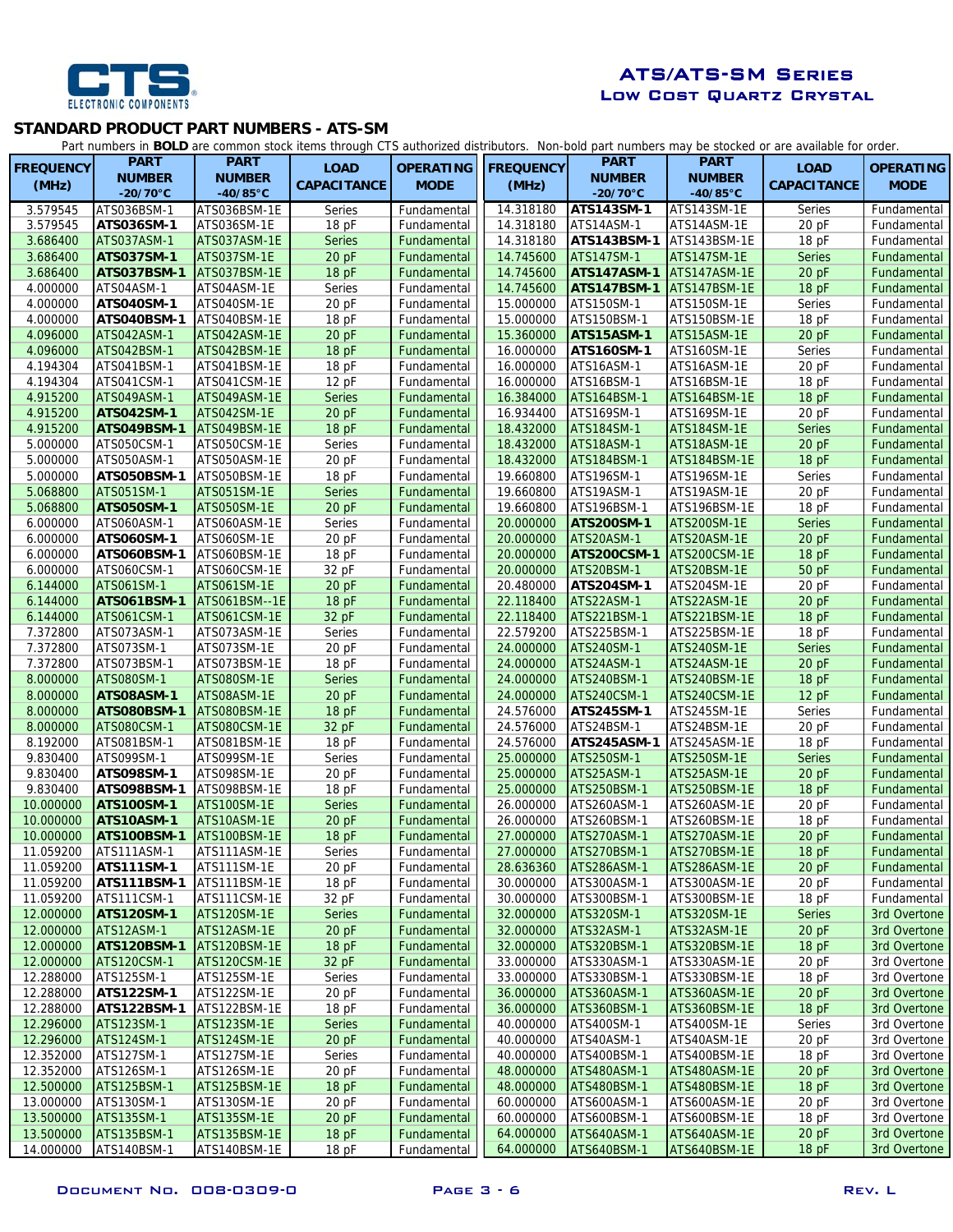

# **ELECTRICAL CHARACTERISTICS**

|                         | <b>PARAMETER</b>                                          | <b>VALUE</b>                                       |  |  |  |
|-------------------------|-----------------------------------------------------------|----------------------------------------------------|--|--|--|
|                         | <b>Frequency Range</b>                                    | 3.2 MHz to 64.0 MHz                                |  |  |  |
|                         | <b>Operating Mode</b>                                     | Fundamental or 3rd Overtone                        |  |  |  |
| <b>S</b>                | Crystal Cut                                               | AT-Cut                                             |  |  |  |
| ËË                      | Frequency Tolerance @ +25°C                               | $\pm$ 30 ppm Standard *                            |  |  |  |
| PARAMET                 | <b>Frequency Stability Tolerance</b>                      | $±$ 50 ppm Standard *                              |  |  |  |
|                         | (Operating Temperature Range, Referenced to 25°C Reading) |                                                    |  |  |  |
|                         | <b>Operating Temperature Range</b>                        | -20°C to +70°C $*$                                 |  |  |  |
|                         |                                                           | -40°C to +85°C Available, See Ordering Information |  |  |  |
| ಕ                       | <b>Equivalent Series Resistance</b>                       | See ESR Table                                      |  |  |  |
| ن                       | Load Capacitance or Resonance Mode                        | See Standard Part Numbers tables *                 |  |  |  |
| $\overline{\mathbf{r}}$ | Shunt Capacitance $(C_0)$                                 | 7.0 pF Maximum                                     |  |  |  |
| ပ<br>Ŵ                  | Drive Level                                               | 100 µW Typical, 1,000 µW Maximum                   |  |  |  |
| ᆸ                       | Aging $@ + 25°C$                                          | $\pm 3$ ppm/yr Typical, $\pm 5$ ppm/yr Maximum     |  |  |  |
|                         | <b>Insulation Resistance</b>                              | 500 Ohms @ DC 100V                                 |  |  |  |
|                         | Storage Temperature Range                                 | $-40^{\circ}$ C to $+85^{\circ}$ C                 |  |  |  |
|                         | Reflow Condition, per JEDEC J-STD-020                     | +260°C Maximum, 10 Seconds Maximum                 |  |  |  |

\* Custom requirements may be available upon request.

# **EQUIVALENT SERIES RESISTANCE TABLE**

| <b>FREQUENCY RANGE</b>    | <b>OSCILLATION MODE ESR MAXIMUM</b> |          |
|---------------------------|-------------------------------------|----------|
| $3.20$ MHz - $<$ 4.00 MHz | Fundamental                         | 150 Ohms |
| 4.00 MHz - $<$ 5.00 MHz   | Fundamental                         | 120 Ohms |
| $5.00$ MHz - $<$ 8.00 MHz | Fundamental                         | 80 Ohms  |
| $8.00$ MHz - < 12.00 MHz  | Fundamental                         | 60 Ohms  |
| 12.00 MHz - $<$ 20.00 MHz | Fundamental                         | 40 Ohms  |
| 20.00 MHz - $<$ 30.00 MHz | Fundamental                         | 30 Ohms  |
| 27.00 MHz - 64.00 MHz     | 3rd Overtone                        | 80 Ohms  |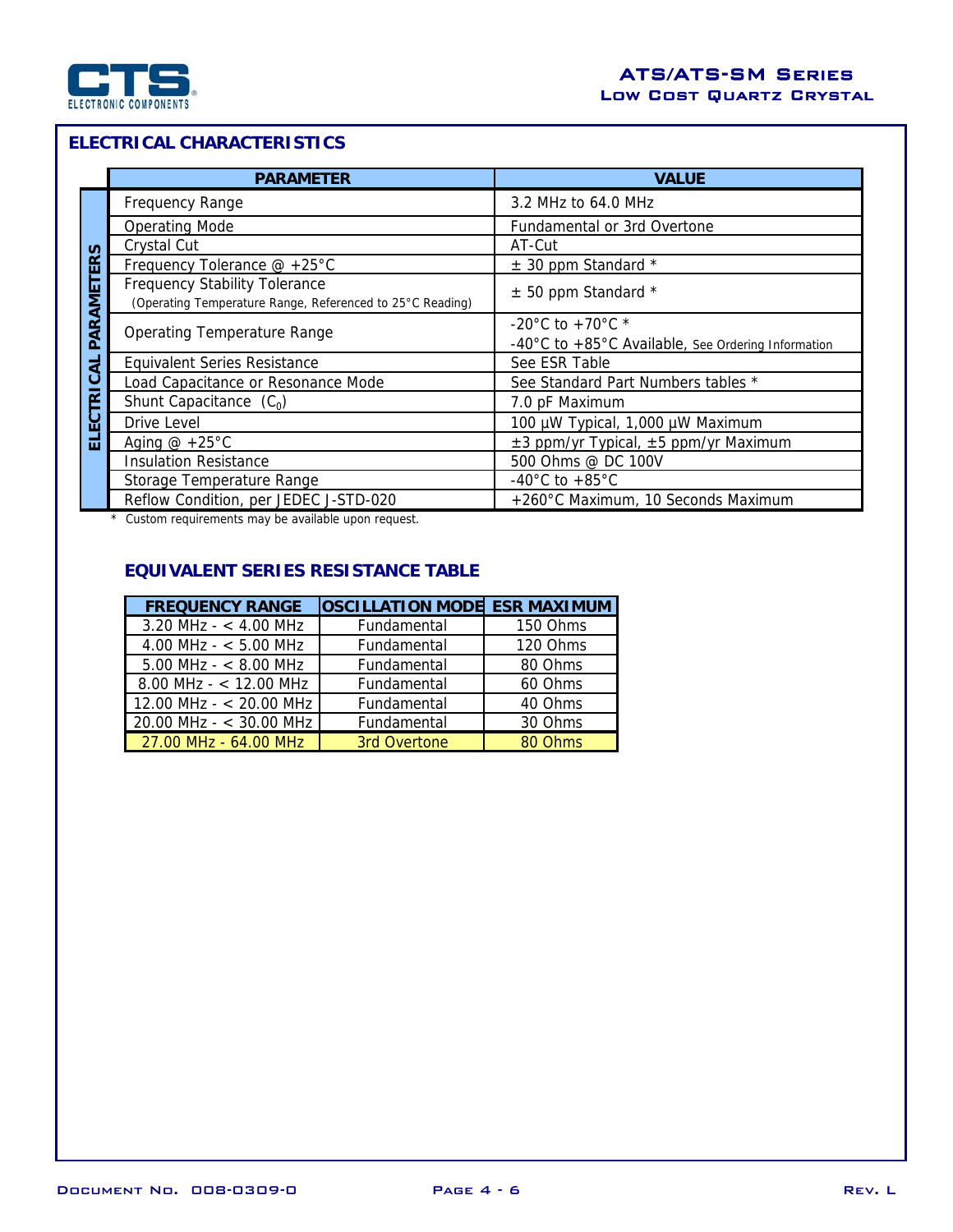

# ATS/ATS-SM Series Low Cost Quartz Crystal

### **ATS PACKAGE DRAWING**



#### **MARKING INFORMATION**

- 1. ATSXXXX CTS Part Number.
	- a) The package code "1" is not required in the marking.
	- b) The –E is required in the marking for extended temperature range parts. [See Standard Product Part Numbers tables.]
- 2. \*\* Manufacturing Site Code.
- 3. YYWW Date Code, YY year, WW week.
- 4. Complete CTS part number, frequency value and date code information must appear on bag and box labels.

#### **NOTES**

- 1. Lead finish (e1), SnAgCu.
- 2.  $MSL = 1$ .

#### **ATS-SM PACKAGE DRAWING MARKING INFORMATION**



- 1. ATSXXXXXSM CTS Part Number.
	- a) The package code "1" is not required in the marking.
		- b) The –E is required in the marking for extended temperature range parts.
	- [See Standard Product Part Numbers tables.]<br>2 \*\* Manufacturing Site Code \*\* - Manufacturing Site Code.
	- 3. YYWW Date Code, YY year, WW week.
	- 4. Complete CTS part number, frequency value and date code information must appear on bag and box labels.

#### **NOTES**

- 1. Lead finish (e1), SnAgCu.
- 2.  $MSL = 1$ .

## **SUGGESTED SOLDER PAD GEOMETRY**